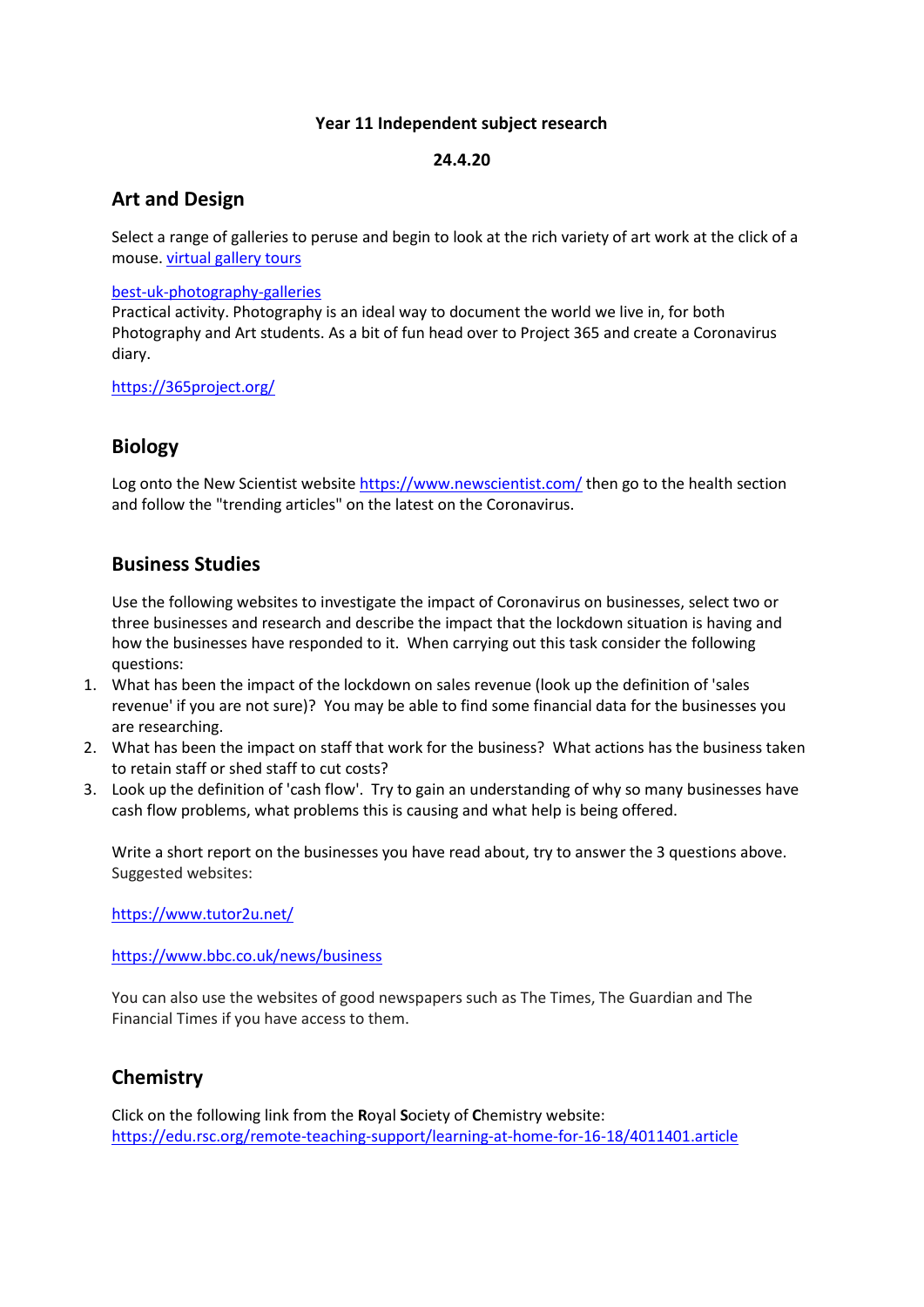Work through and make notes on any of the articles that interest you - the Spectroscopy section is particularly good! You may have to join the **RSC** to access the materials but it is free so just complete the registration form and away you go!

### **Computer Science**

#### **Part 1 – Programming**

In the A-Level course, there will be a lot of programming! You will need to be confident in order to program your own project, so it would be a good idea to spend time revisiting the basics and practicing skills. Go to<https://www.w3schools.com/python/> and work through the tutorials at your own pace to build your programming skills.

#### **Part 2 – Theory**

With the current pandemic, this is a time to consider the importance of technology. What are the benefits of technology at this time? What might be the drawbacks? Do some research into the uses of technology during lockdown – this may be a discussion point for Unit 1.5 Issues in Computing in September.

### **Economics**

Have a go at the activities in the links below. [https://www.tutor2u.net/economics/reference/head-start-economics-introduction-to](https://www.tutor2u.net/economics/reference/head-start-economics-introduction-to-macroeconomics)[macroeconomics](https://www.tutor2u.net/economics/reference/head-start-economics-introduction-to-macroeconomics)

[https://www.tutor2u.net/economics/reference/market-failure-and-government-intervention-head](https://www.tutor2u.net/economics/reference/market-failure-and-government-intervention-head-start-activity)[start-activity](https://www.tutor2u.net/economics/reference/market-failure-and-government-intervention-head-start-activity)

## **English Language**

Read Desiree's Baby by Kate Chopin [http://www.eastoftheweb.com/short-](http://www.eastoftheweb.com/short-stories/UBooks/DesiBaby.shtml)

[stories/UBooks/DesiBaby.shtml](http://www.eastoftheweb.com/short-stories/UBooks/DesiBaby.shtml) Make notes on the key themes of the short story and how the events and characters are used to convey these. Now, rewrite the story but for a teenage audience. To prepare for writing in this style, read some teenage fiction and copy the stylistic features. Suggested reading for teenage fiction:

Naughts and Crosses – Malory Blackman The Giver – Lois Lowry The Maze Runner – James Dashner The Fault in our Stars – John Green

### **English Literature**

Choose a Victorian novel from the list below.

Read it, either from <https://www.gutenberg.org/> or a hard copy. Watch a period dramatisation of the novel (ensure you have access to this through a streaming service or DVD before choosing your novel) and research the themes, conventions and context in the novel (for example, is it a bildungsroman? Compare it to other key novels of the time - what themes, narrative structures, character archetypes etc. does it share? Research the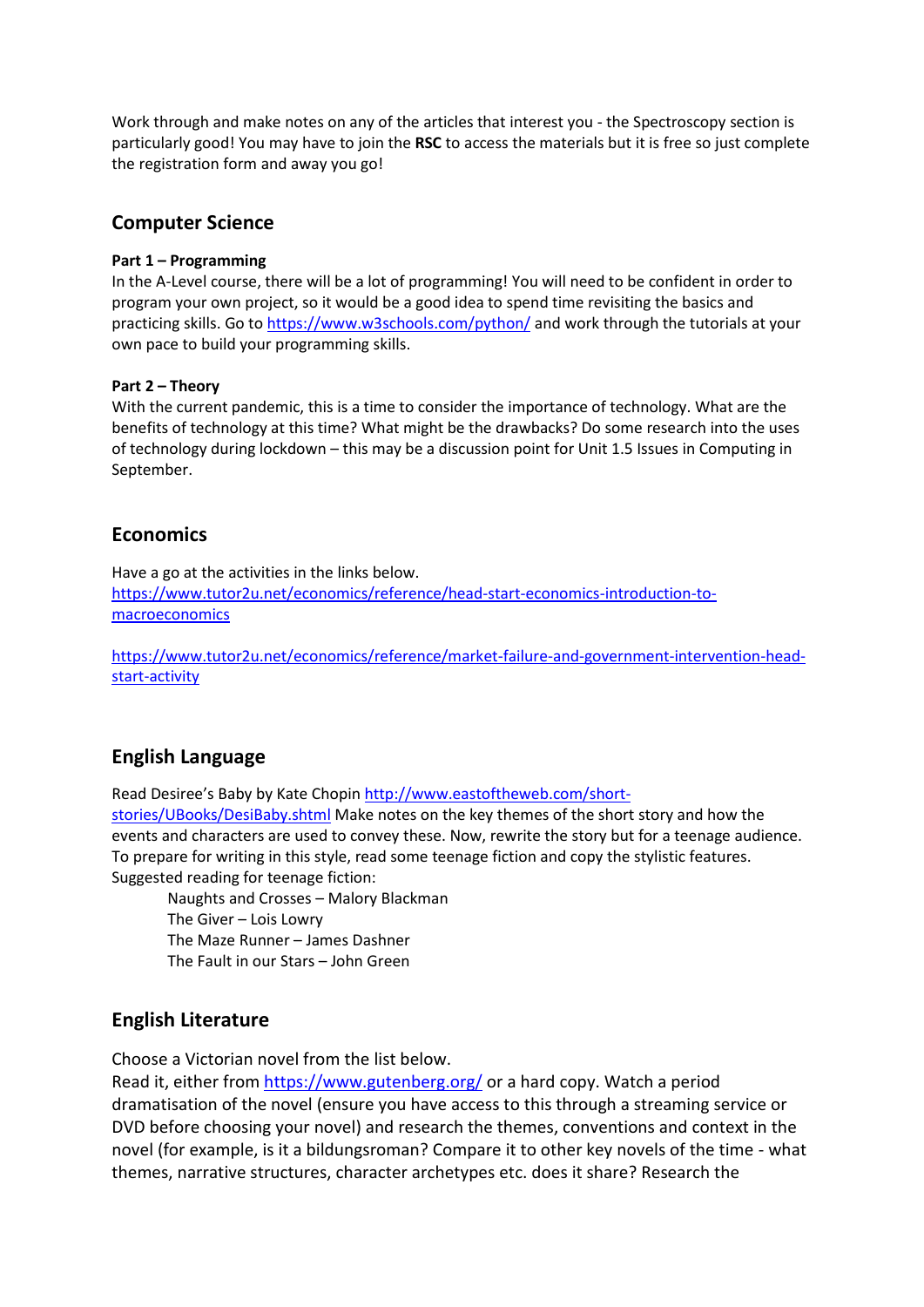reception of your novel. Was it popular? Was it aimed at a particular type of reader? Is it a reaction to an aspect of the context? Text list: Hardy - Tess of the D'Urbervilles, Far from the Madding Crowd Bronte C - Jane Eyre Bronte E - Wuthering Heights Eliot - Silas Marner, Middlemarch Dickens - David Copperfield, Hard Times

# **French**

Go on either <https://www.lanouvellerepublique.fr/> or [https://www.lemonde.fr/.](https://www.lemonde.fr/) Find French articles you want to read, then copy and paste them on a Word document. Read the articles and highlight the words you don't know. Make a vocab list in French and English underneath the article with all the words you have highlighted (using [https://www.wordreference.com/\)](https://www.wordreference.com/) and write a 50-word summary in English about each article.

# **Geography**

**Use the websites below and your own research to compile a place profile on Southwold. You could include:**

- Maps
- Data demographic info (age structure) etc
- Location description
- A concise overview of the history of Southwold
- An overview of current issues facing the town.

<https://www.southwoldmuseum.org/> <https://southwoldtown.com/newsletter/>

# **Graphic Communication**

Go to the Design Museum website: [https://designmuseum.org](https://designmuseum.org/)

**Design Despatches** - Every Saturday, join the museum's Director, Tim Marlow in conversation with a wide range of familiar faces from the world of design, fashion and architecture.

**Learn with the Design Museum** - Upskill with free learning sessions for adults including fashion starter packs and lunch time sketching with leading architects.

**Into The Archive** - Go behind the scenes of the museum's exhibitions, past, present and future and get insights into what's going on across the design world.

# **Health and Social Care**

1. In Health and Social Care we will consider three sectors: health care, social care and childcare. Have a look at the Care Quality Commission and Pacey websites to find which environments make up these sectors.

<http://www.cqc.org.uk/content/services-we-regulate> <http://www.pacey.org.uk/parents/choosing-great-childcare/types-of-childcare/>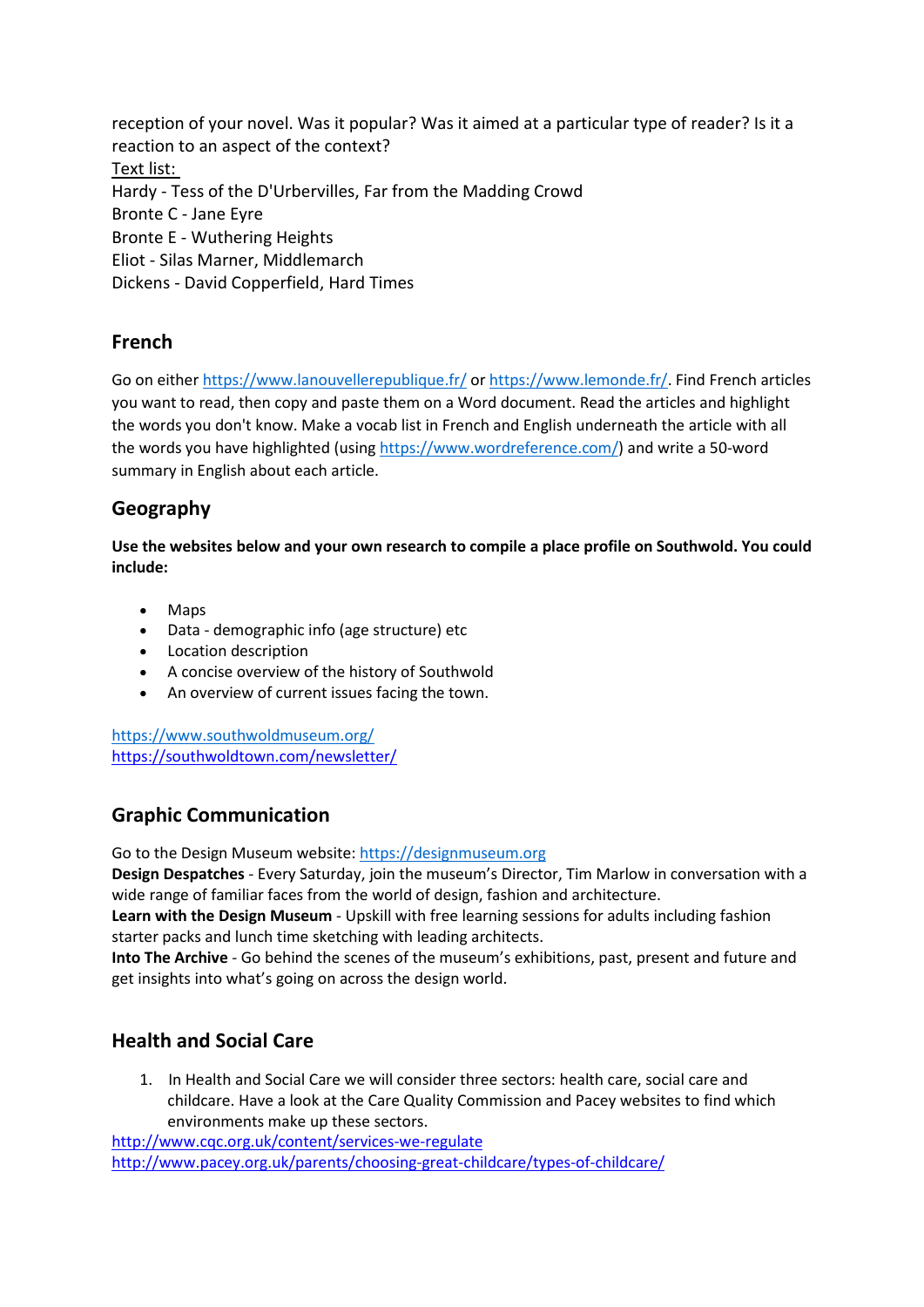2. The 6Cs were identified in 2012. Find out what they stand for and using the media, identify examples of how each of these values are being applied currently in health and social care environments.

## **History**

1. Subscribe to History Hit T[V https://tv.historyhit.com/signup/package](https://tv.historyhit.com/signup/package) – there is a 30 day free trial so sign up for this so you can access the resources. (Don't forget to cancel this if you don't want to get charged.)

There is a wealth of short documentaries and articles on the site that you can watch and read. Focus on the time periods you will be studying at Reepham College:

- England 1625-1660
- Germany (Europe) 1871-1991

Don't feel limited to these periods but they are the best place to start.

2. Listen to some of the "Your Dead to Me" Podcasts:

<https://www.bbc.co.uk/programmes/p07mdbhg/episodes/downloads>

### **Law**

The following task and websites useful:-

[www.oldbaileyonline.org](http://www.oldbaileyonline.org/)

[www.lawsociety.org.uk](http://www.lawsociety.org.uk/)

[www.supremecourt.uk](http://www.supremecourt.uk/)

[www.thesecretbarrister.com](http://www.thesecretbarrister.com/)

In particular look at the sit[e http://ybtj.justice.gov.uk/](http://ybtj.justice.gov.uk/) and explain how sentences are reached and the purpose of sentencing.

### **Mathematics and Further Maths**

- Head to YouTube and check out **[Numberphile](https://www.youtube.com/channel/UCoxcjq-8xIDTYp3uz647V5A)** and **[StandUp](https://www.youtube.com/channel/UCSju5G2aFaWMqn-_0YBtq5A) Maths** and lose yourself for hours learning about mathematics you've never even thought about!
- CGP have published a Head Start to A Level Maths workbook, which is excellent and will help you revise topics from GCSE and highlight any areas you need to work on and really get you ready for A Level Maths.

If you want a book **don't pay more than £6** for it. Currently (22/4/2020) the Kindle edition of this book is actually **free!** on Amazon and they have a free App if you don't have a Kindle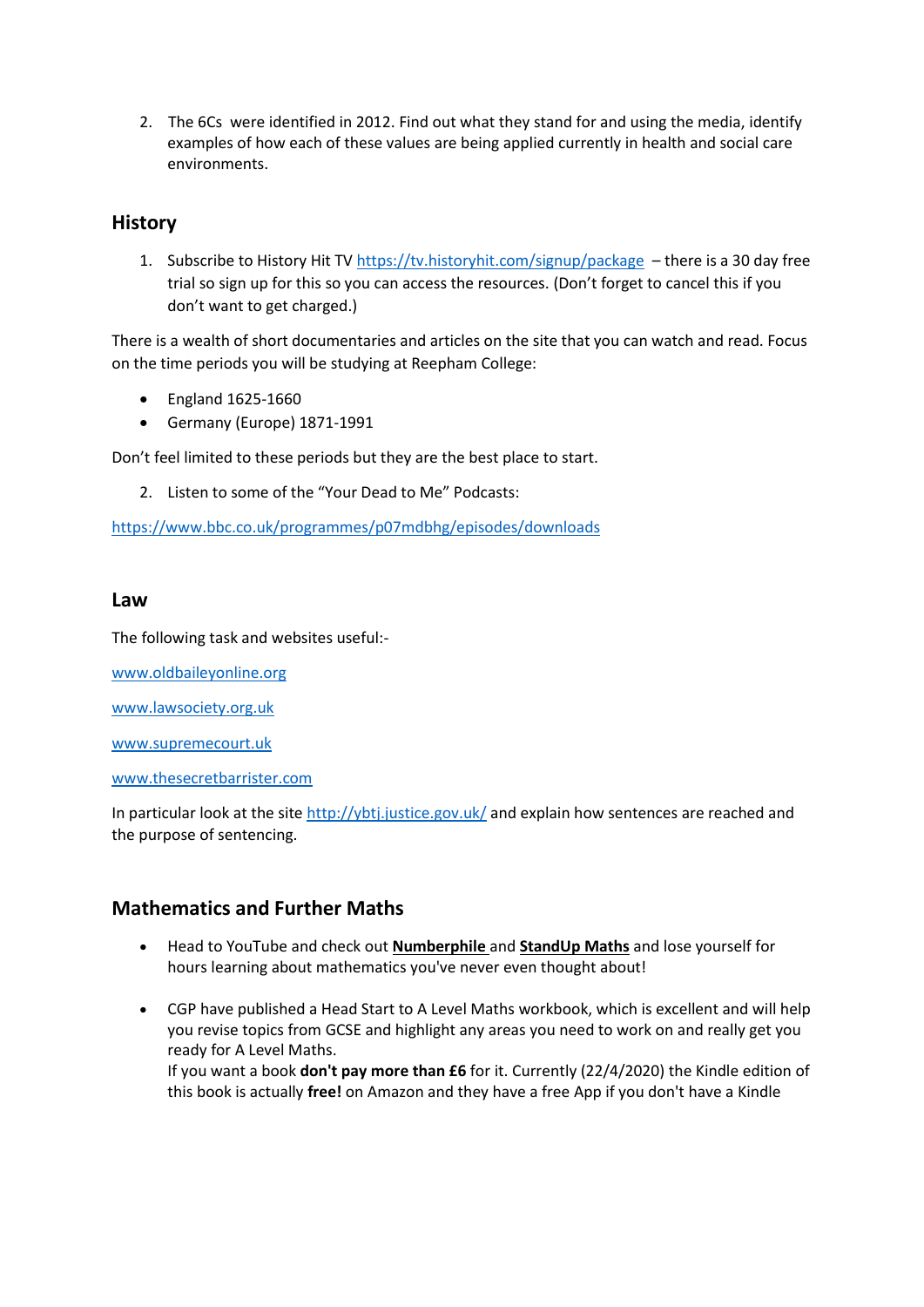## **Media Studies**

Visit the website davidbuckingham.net and, in the 'Essays and Videos' tab find the section on 'Media Education'. Read some of his essays on the topic, particularly those related to arguments for and against media education and literacy. Consider this question: why is media education crucial for society, particularly in the current situation with Covid-19?

## **Music**

Choose a piece of instrumental music that you enjoy listening to - it can be in any style or genre. Now analyse the piece by describing each of the elements listed below (MAD T SHIRT analysis). Whilst doing this, try and justify the composer's intentions. For example: To create a sad mood, the composer has used a minor key and a slow tempo. Also, under each of the element headings, describe any key features of the style of the music you have chosen. Make sure you include the link of the music you have chosen.

Melody Articulation Dynamics Texture Structure Harmony Instrumentation Rhythm Time Signature

# **Photography**

Select a range of galleries to peruse and begin to look at the rich variety of art work at the click of a mouse. virtual [gallery](https://www.southernliving.com/syndication/museums-with-virtual-tours) tours

### [best-uk-photography-galleries](https://www.theguardian.com/artanddesign/2018/oct/14/best-uk-photography-galleries-chosen-by-sean-ohagan)

Practical activity. Photography is an ideal way to document the world we live in, for both Photography and Art students. As a bit of fun head over to Project 365 and create a Coronavirus diary.

# **Physical Education**

Over the duration of the A Level PE course you will gain a deep understanding of the following topics;

- Applied anatomy and physiology of the human body
- Exercise physiology and applied movement analysis
- Skill acquisition
- Sports psychology
- Sport and society
- The role of technology in sport.

Carry out research into a number of these topics to develop your knowledge further. The websites below will be useful for this.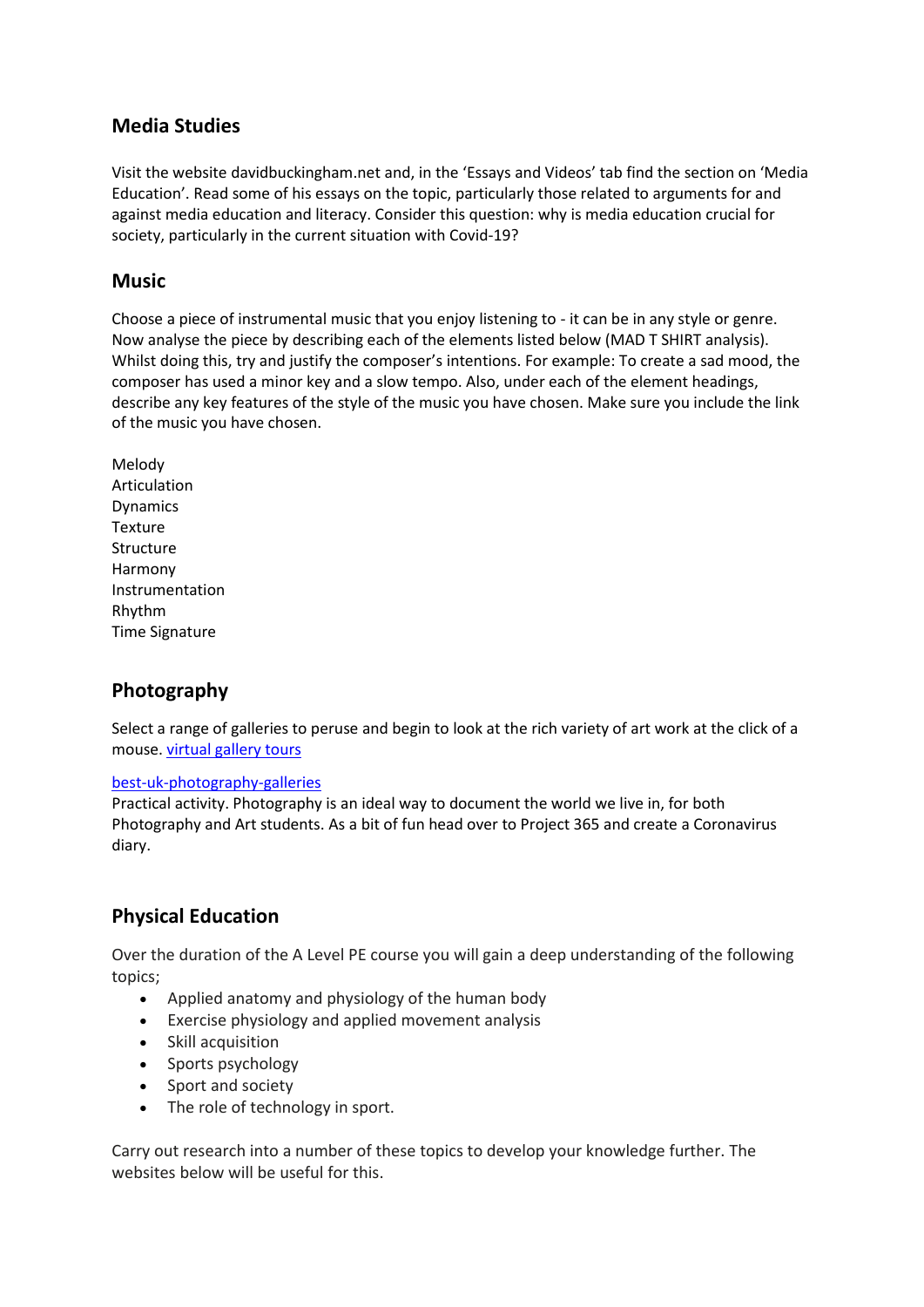[www.teachpe.com/](http://www.teachpe.com/) - A wealth of free to view information on Physical Education for Students, as well as quizzes to test your knowledge.

<https://www.brianmac.co.uk/> - Detailed content on a number of key topics, particularly linked to training and exercise.

If you wish to extend your understanding of individual topics further, visit <https://www.youtube.com/channel/UCChU8cYZY5xpQ7pBIklu3Xw/videos> and watch some of the topic based videos.

# **Physics**

Choose a **Physics or Engineering** magazine or a popular science book. Choose one article or chapter you really like from the magazine or book and read it fully. You then need to choose something from the following list to do with this article / chapter:

- Research the meanings of any new terms you come across and make a glossary.
- Write down five questions that the article / chapter has made you think of and find out the answers to them.
- Research details about the author of the article and write a short profile for them.
- Find out the names of at least five other researchers / scientists / engineers working in the same field and write a sentence about each one.

# **Politics**

Start by looking at BBC or newspapers such as The Guardian and The Independent for good politics news, listening to radio stations such as Eddie Mair on LBC or watching live video clips on YouTube. There are also many, many podcasts and podcasts of radio shows too. Sky News Daily and BBC Best of Today are useful.

Twitter is the best source of up-to-the minute news if you follow the right people. We recommend setting up an account and follow, for starters:

- **News accounts such as**: BBC Breaking, BBC Politics, Channel 4 News, BBC Newsnight, New Statesman, The Spectator, Private Eye, the Economist, Simple Politics (and newspaper accounts such as the Financial Times).
- **Political journalists such as:** Laura Kuenssberg, Andrew Neil, Faisal Islam, Nick Robinson, Owen Jones, Lewis Goodall, Theo Usherwood, Beth Rigby, Sophy Ridge, and others.
- **Politicians such as**: Boris Johnson, Keir Starmer, and other key figures in the Conservative, Labour, Lib Dem, and Green parties, as well as politicians outside the UK.

# **Psychology**

Go to the **B**ritish **P**sychological **S**ociety website: <https://www.bps.org.uk/blogs/listing> Explore blog articles from a range of topics, and consider *how* psychology has made a positive impact on the world.